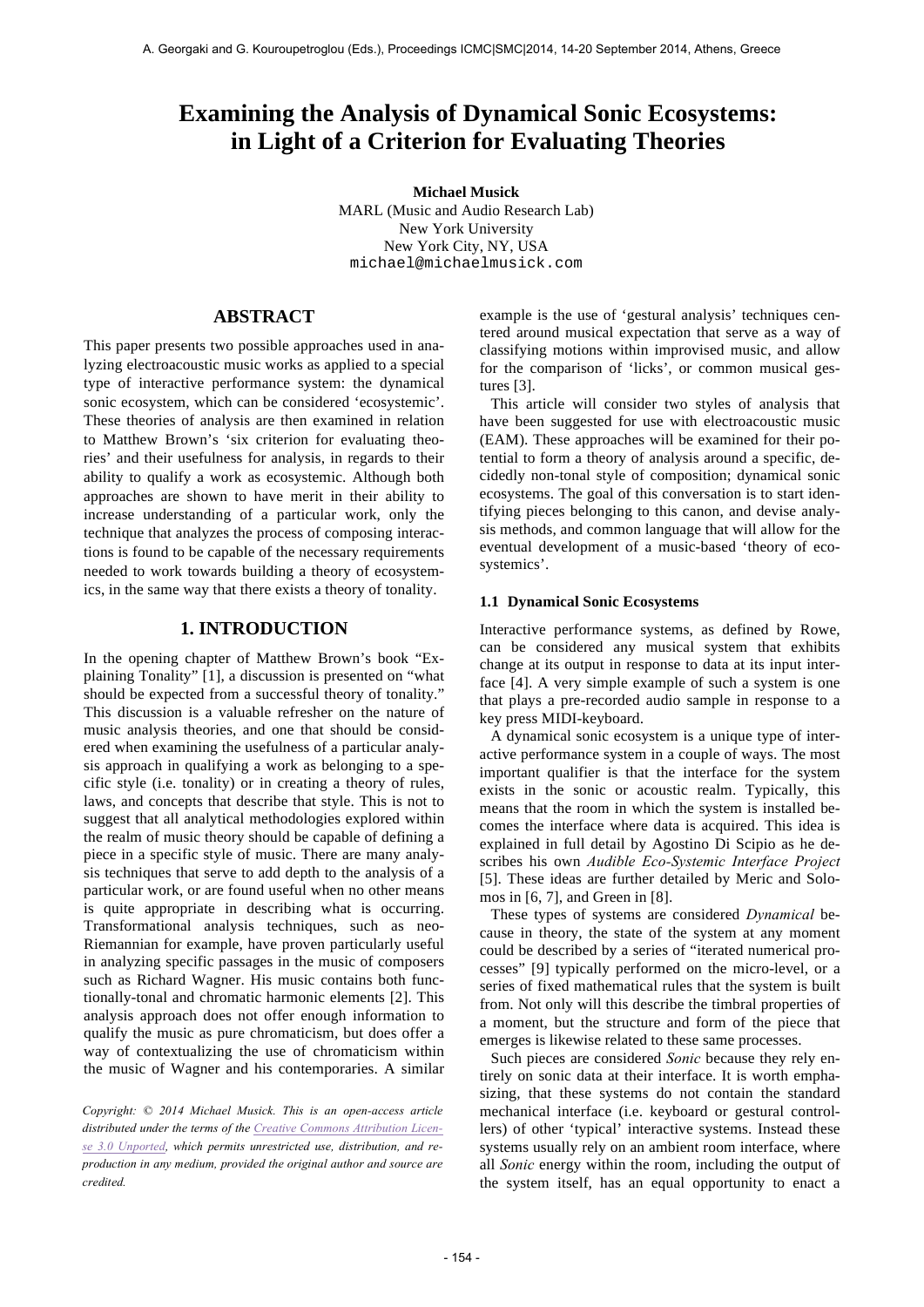change in the state of the system. This is accomplished through microphones that capture the sonic energy present in the room. It is also important to note, that the physical room, and the external agents to the room (human bodies) are part of this interrelationship, as the sonic energy is affected by the acoustic characteristics of the room and the masses moving within it.

Finally, these systems are considered *Ecosystemic* because every component of the system is crucial to describing the current state of the system and every component of the system is involved in a complex interrelationship between every other component of the system. Within these sonic ecosystems there is a reliance and connection between each component and agent of the system such that changing or removing any of these will alter the entire relationship structure.

A major example of this type of composition is Agostino Di Scipio's *Audible Eco-Systemic Interface* (1993- 2005) project. Based on these ideas, Gordon Mumma's *Hornpipe* (1967) and Nicolas Collins *Peasoup* (1974, revised 2002-11) may also serve as earlier examples and might be considered as part of the defining canon [10, 11].

Given the interconnected nature of the agents within Dynamical Sonic Ecosystems, it would follow that there has been a shift in the compositional approach. This is explained by Di Scipio, as a move away "from creating wanted sounds via interactive means towards [composing] interactions having audible traces" [5]. This change in compositional approach does not qualify a work to the ecosystemic style in the same ways as the terms previously defined do. However, this acknowledgment in compositional shift is what drives this paper's interest on further exploring the analyses of such systems.

The importance of Di Scipio's work has become evident, and has inspired many to further explore his systems and his philosophies. One prominent example is the special issue of *Organised Sound* featuring Di Scipio exclusively*,* which was published between the initial submission of this article and this current version [12]. Within that issue, there are articles that touch on issues of analysis of his music [7, 13]. Those articles further emphasize the need to examine analysis approaches that move beyond some of the earlier EAM approaches.

As will be shown, traditional techniques of EAM analysis using computer-aided computation, based from recorded performances can;

- 1. aid in a better understanding of what is sonically happening,
- 2. aid in finding forms and structures that can emerge,
- 3. help with the identification of possible segments in the piece,
- 4. and assist in identifying common motifs that occur throughout the piece.

However, they do not allow the analyst to discuss whether the piece is "ecosystemic". They also fall short in providing a sufficient way of comparing pieces within the style.

The defining characteristics of ecosystemic music and knowledge of the common compositional practices allow for the alteration of Brown's primary objective slightly,

by adapting it to this specific style. Brown is interested in what makes a successful theory of "tonality", which gives the theorist an ability to say, "Why a passage is tonal?" [1]. Instead, the concern becomes what makes a successful music-based theory of "ecosystemics." This will answer, "Why a system is ecosystemic?"

### **1.2 Emergent Properties in Ecosystemics**

An idea discussed around dynamical sonic ecosystems is that of 'emergence' [6, 14-16]. It is important to quickly define this term, because it will be used in this discussion of systems. The music created from the interconnected interactions of a sonic ecosystem is said to 'emerge' from the system. This can occur on multiple levels. Longer phrases and structure will emerge from the recursive iterated functions that are being applied at the micro-time level. Forms and structure also emerge from the relationship coupling between the physical architectural characteristics of a space and the composed interactions. For example, in Collins' *Peasoup* (which will be discussed below), the slow sliding frequencies that emerge are a result of feedback, which is dependent on the dimensions of the room and the short time delay introduced to the signal by the phase shifter.

Music also emerges from the microstructure reactions occurring in pieces such as Di Scipio's. These micro-time interactions are concerned with the underlying composed interaction of numerical processes. Experienced individually, they are often just a grain of sound, or a short moment. However, when experienced together, they create greater musical structures. This has some similarity to granular composition techniques. However, where a composer would focus on the whole of the grains in traditional granular composition, here s/he is concerned only with the interaction of each individual agent. This allows the form, structure and musical lines to emerge from the recursive interactions of these agents.

### **2. A TRADITIONAL EAM APPROACH**

Traditional music analysis has focused on two types of score objects: the graphic object and the sound/sonic object . Since most electroacoustic music (EAM) is not created from a graphic-based score object, at least not a traditional notated score, analysts have obviously privileged the latter [17]. Not only is this a necessity because most EAM works do not have a score, but because many EAM works are primarily "concerned with aspects of timbre, amplitude, and spatialisation" [18-20]. It has been evident for some time that traditional approaches to music analysis are not appropriate for the newer music of the 19th century. This has been obvious since the 1950's as electronic music compositional practices were developing [21]. From the very early years of electroacoustic music, the analyst has focused on the sound object. Following Pierre Schaeffer's lead, these sound objects have primarily been considered acousmatically. "The [recorded and blind] sonic manifestation of the music [was] the point of departure" [22]. Analysts would privilege the welltrained ear, listening to the piece, picking out salient features and allowing relationships to develop from focused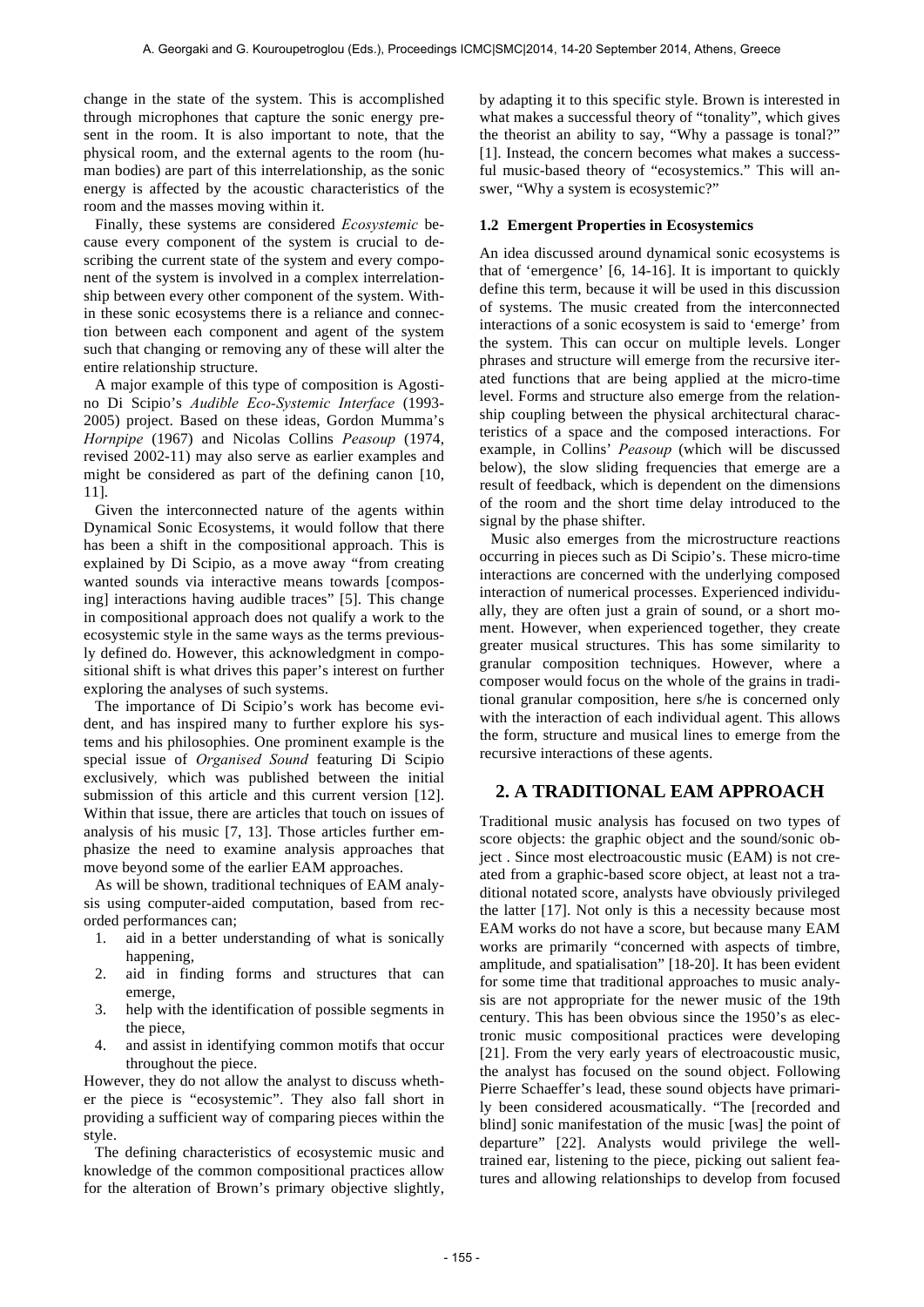

**Figure 4.** Spectral centroid of signal. (window size = 2048, window type = hann, mean filter size = 50 frames)

listening. Using Schaeffer's *Traité des Objets Musicaux* [23], analysts would classify "morphological features" of a composition, based on salient features within this sound-based score. This allowed analysts to create a set of morphologies that were then used to compare compositions, allowing musical values to be "abstracted" [22].

The skilled analyst, one who is familiar with EAM compositions, will be capable of picking out specific events and sound objects that emerge from the recording, and will be capable of assigning them to the published morphologies. Much in the same way that other analysts will do when aurally identifying pitch sets in atonal music [24]. The goal is to "create a descriptive tool based on aural perception," "ignoring the technology used" [25]. This process can be augmented and aided with the assistance of computational tools, such as those developed in the field of music information retrieval (MIR) [20]. This helps confirm the analyst's perception, and can assist in illuminating what to listen for during the analysis via visual references, or process the recording in a way that emphasizes different qualities of the composition.

### **2.1 As Applied to Music**

A traditional EAM approach would have the analyst and listener consider the piece acousmatically, that is, not concerning themselves with the sources of the music. In a piece such as Di Scipio's *Hörbare Ökosysteme Nr.3a (Audible Ecosystemics)* - *Background Noise Study,* which is so closely tied to the relationships between the system, participants, and physical space; this is difficult to expect. For the moment only a sound-object based score, in this case a recording from a particular 'performance' of the piece, will be considered.

The quality of sounds present in this piece could be described as consisting of broadband "pop", "click", and "hiss" noises. The performance starts with low-level 'machine-like' noise. From this, small bursts or grains of sound start to emerge and eventually start fusing together. This has the effect of creating longer motivic lines, movement and sonic interplays. Early on, this gives way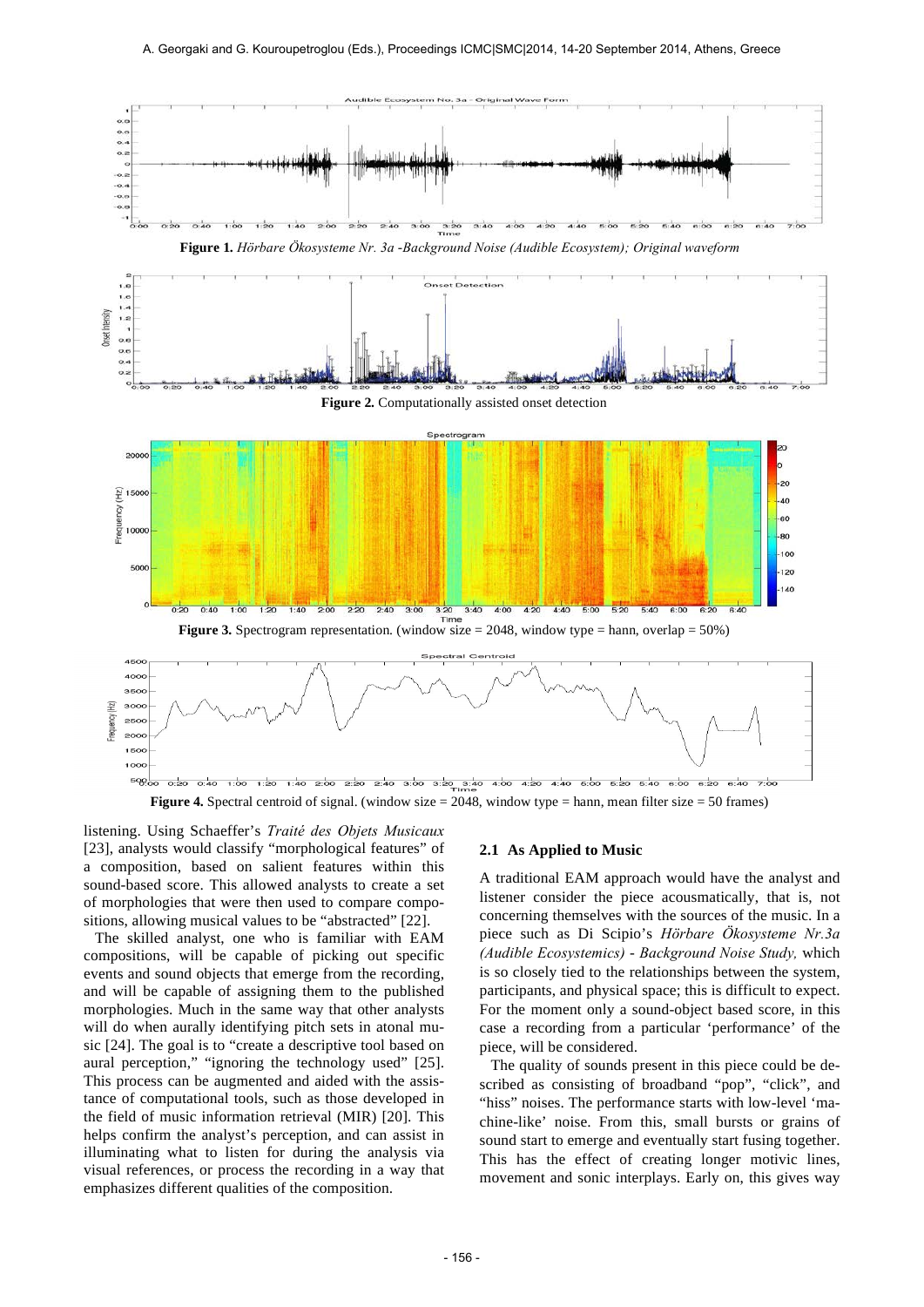to sudden pops, which emphasize the high end of the frequency spectrum. As the piece progresses, the timbral quality of the events change, with a spectral centroid that slides up towards 2 minutes (2:00). At this point, a "reset" seems to occur, before the progression begins again. This intensifying of events, which is born out of a lowlevel background noise, occurs multiple times throughout the recorded performance. The major change heard in the second half of the performance, is the clear presence of sustained tones, which seem to sound for up to10 seconds at a time, before modulating.

The use of visual aids, produced from MIR based computational analysis of the recording, confirms these observations and can help solidify them as well as guide the listening. The spectrogram in Figure 3, for example confirms the true nature of the broadband noise observed. As is clearly visible, solid red vertical lines mark the moments of clicks and pops. Likewise, simple sustained tones, which are created in the latter half of the piece, appear as horizontal red lines. Upon inspection, it is possible to see, starting around 3:50 a sustained tone around 7.5 kHz. This same tone comes back around 5:10, supported in the lower frequency range by complimentary tones of the same duration.

The spectrogram (Figure 2) shows information that was also not perceived during initial listening, which can add to the connections observed within the piece. For example, the 7.5 kHz tones that were noticed in the latter portion of the piece are also present during the opening, occurring from the very start through 1:10. Finally, the spectrogram helps visualize the intensity of lowfrequency noise throughout the piece. The opening background noise is clearly visible from 0:00-0:13, which is where the first 'click' of the performance is perceived. The low-frequency noise then comes back again at 0:50, 1:19, and 1:38. There is an increasing amplitude intensity of this motif, which is represented on the spectrogram as darkening shades of red at these moments.

The spectral centroid computational analysis also confirms the rise and fall heard into 2:00, Figure 4. This figure goes on to show the influence the low-frequency noise motif has on the center of mass. Every moment identified above is shown as a drop in spectral centroid. This trend also continues in the second half of the piece. As the total intensity of the performance builds, the spectrum is supported from the low frequency noise and tones. This pulls the center of frequency mass down from a high point at 4:21, to what might be considered the climax of this performance at 6:19.

The initial click of the performance is identified on the Onset Detection analysis, Figure 2. This figure also helps the listener identify the four build-and-release phrases that occur. With releases occurring at 2:02, 3:18, 5:10, and 6:19. In this figure, small black circles where the black onset line crosses the blue adaptive threshold line identify primary onsets. The lack of primary onsets detected between 4:00 and 5:20 helps confirm that the sustained tones dominate the composition during this third section.

Finally, the MFCC self-similarity matrix of Figure 5 can be used as a way of defining unique sections by comparing the timbral similarity of every moment to every other moment. The dark blue color signifies moments of high similarity, whereas lighter colors can serve as boundary markers. The boxes created by light blue lines, which are at the same time intervals as identified above, confirm the sectional analysis of this performance.



**Figure 5.** MFCC Self Similarity Matrix

### **2.2 Is It Successful?**

This is clearly, not an in-depth analysis of this piece, as it only touches on a few points, and could be greatly expanded upon through the use of additional computationally-assisted techniques, such as 'companded listening' [20], which might further highlight similarities and differences between the four build-and-release sections. But, the general methodology could be continued if these techniques were to be used. This would produce a narrative description of the events heard during this single performance. These would then be supported by visual aids. Likewise, the exploration of these computationally assisted visual aids would guide future listening.

The question becomes, does this style of analysis have the capability of describing whether this system is sonically ecosystemic? By aurally and visually identifying sound objects, it is not possible to describe the ecosystemic relationships of motifs or sound objects to those that came before or after. It is possible to find perceivable connections between the events, motifs, and lines. However, these connections do not necessarily offer a predictive power or set of rules for what will come next, or how the system will perform in a different physical space. Also, even though some of these sound objects are clearly tones resulting from feedback, it is not possible to say exactly what processes are allowing them to occur, or how they are able to modulate to new frequencies.

These techniques do make it clear that sound objects are related. For example, they have similar timbres, and events that contain similar rhythmic consistency. There are also clearly high-level structures emerging. Finally, there is a set of common frequency tones that can be identified. This analysis, and these observations may help a listener follow the music, and they illuminate the results of the composed interactions. However, as just shown, these descriptions cannot serve as the base to qualify this as a dynamical sonic ecosystem.

# **3. AN ALTERNATIVE APPROACH**

If the traditional EAM analysis technique that favors the acousmatic examination of the recorded score object does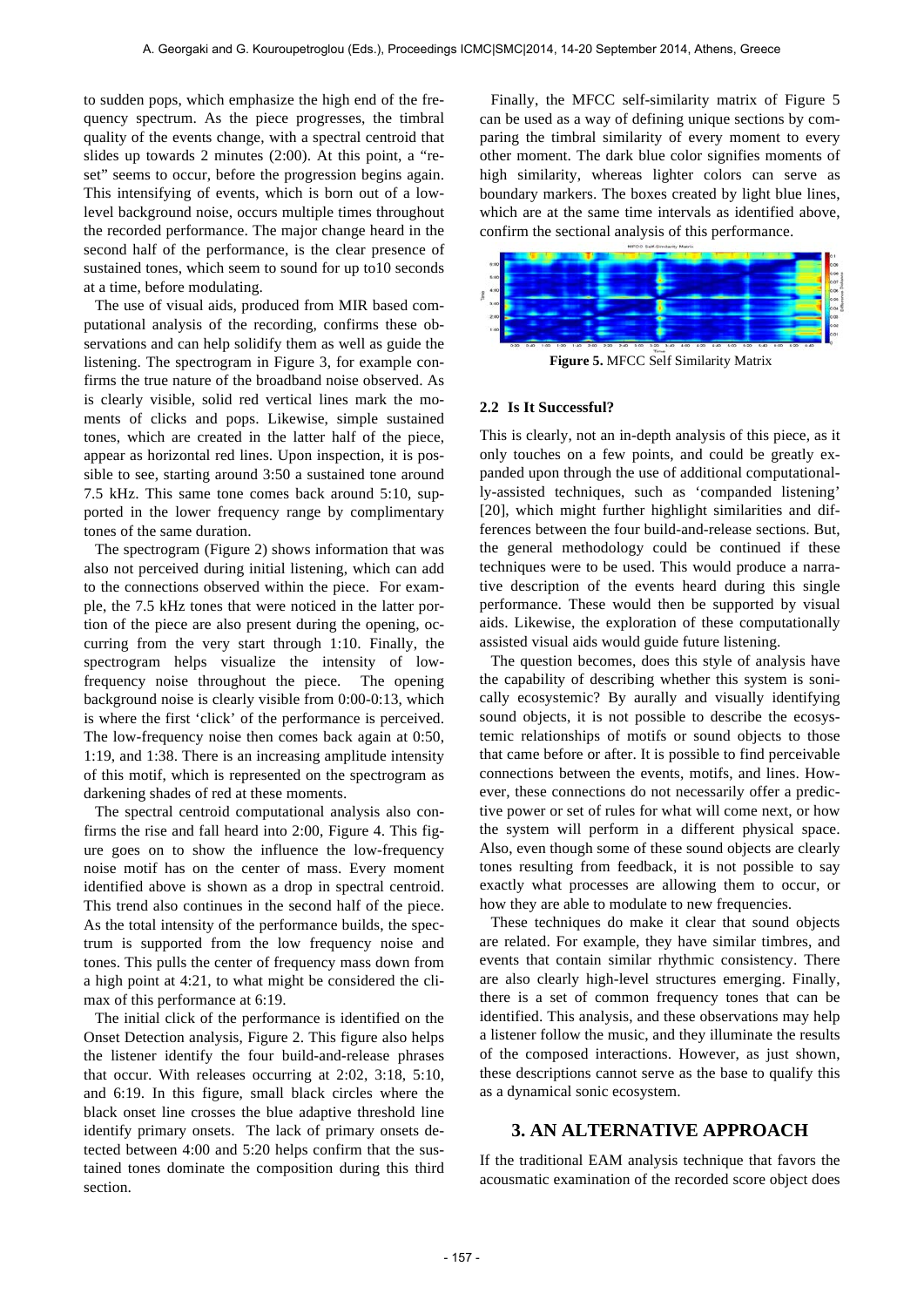not provide the needed information to qualify a work as sonically ecosystemic, then a different approach must be considered. Knowing that composers of this style have privileged the compositional process over the final work, or as stated earlier, they compose interactions as opposed to specific sounds, the analyst might focus on these interactions. This stretches the required skills of the analyst much further than if they were performing a traditional EAM analysis (let alone an analysis of a "tonal" piece). In order to analyze the interactions, the analyst is required to know the technology of the composer [26]. However, this could be considered a similar requirement to that of the analyst of traditional tonal music needing to know the specifics of tonal harmony.

Bown, Eldridge, and McCormack [14] propose the term "Behavioral Object," as a way of describing the electronic modules (be they software or hardware, as in the case of Mumma), that have the potential to exhibit strong musical changes and "become the creative tool of the composer." These objects act equivalently to phrases in a traditional score, even though they do not contain the typical notes and staves. The object, which is represented either through software code, signal flow diagrams, or electronic schematics serves as the record of composition for these interactions [26]. This also serves as a way of breaking an analysis down into a set of organized sections. Which can then be examined individually, or in their relationship to the whole.

### **3.1 Applied to a Simple System**

In a work like Nicolas Collins' *Peasoup* a relatively simple diagram represents the behavioral object  $[10]$ <sup>1</sup>. An analysis of this module could include the following description:

This system, at its most simplistic, is built around a feedback loop. A microphone signal is passed to a signal processing section and the resulting signal is amplified back into the physical space. The primary interaction of this behavioral object is an automatic audio delay circuit. The time delay is facilitated by a phase shifting hardware unit (or a max patch in later iterations), whose delay amount is a function of an amplitude envelope follower. A limiter serves as a last line of defense against potentially uncontrolled feedback in the system. The automatically controlled delay unit tames any feedback by lengthening the delay length. This interaction occurs in response to amplitude increases of the feedback tone in the space. This change in delay length causes the emergent music to shift in frequency as the delay line lengthens or shortens, thereby emphasizing unique sonic characteristics of the physical space that the system is installed in. This relatively simple piece produces rich music that has the potential to vary wildly throughout a performance and between different performance spaces.

Even though this is a simple system, the previous statements still only serve as a surface level analysis.

1

However, through these short statements, it is possible to fulfill one of the key necessities of Brown's criteria to judge analyses theories. It is evident from the graphicscore that the interface for the *Peasoup* system exists in the physical acoustic realm. Also, this analysis demonstrates the system clearly produces output, which results in further changes to its own state. As feedback frequencies build up, the change in amplitude at the interface (which is the acoustic space of the room) causes the envelope follower to adjust the phase shifter in response. This reaction demonstrates that the system is capable of reacting to its own agents. Finally, even though it is difficult, it would be possible to determine the resonant frequencies of the physical space, based on the architectural properties of the space as a function of the speaker and microphones position. These three points, allow this system to meet the minimum qualifications for a dynamical sonic ecosystem. Which is the primary goal of any theory of ecosystemics.

### **3.2 Analyzing Schematics as the Score Object**

An analysis of a more complex system, such as Di Scipio's *Hörbare Ökosysteme Nr. 3a*, will follow the same style as the *Peasoup* analysis, while borrowing organizational elements of traditional analyses, such as looking at smaller phrases or behavioral objects. First, when possible, it is useful to consider the greater structure of the work before analyzing the details. Di Scipio provides a general schematic of the system in the written score, and description  $[27]$ <sup>2</sup>. The written portions of the score instruct the microphones to be placed near sources of 'noise', which informs the analyst that the piece is intended to utilize the naturally occurring noise of the physical space. This is clearly re-enforced by the subtitle of the work '*Background Noise Study'* [27]. The description at the bottom of the schematic also confirms one property of an ecosystemic system, by explicitly stating that the system "recirculates" and considers sound from itself. Finally, this schematic informs the analyst that the system is composed of three main modules. Below the schematic of the score are the following written descriptions for these modules: 1. Network of control signals, 2. Audio processing, and 3. Output signal routing. This serves as the 'structure' of the piece. It also mirrors Blackwell and Young's suggestion for a *PfQ* organization of modules [28]. The *P* module handles analysis, in Di Scipio's case, the extraction of control signals. The *Q* is the final synthesis module. The *f module* sits between the two modules managing the flow of data and signals, and organizational decision-making.

After looking at the "larger structure of the piece" and breaking it down into modules, an analyst would start to work through behavioral objects of each module. No order of exploration is necessary, but for clarity sake, it is sometimes best to start with the *P* module. In *Audible Ecosystemics No.3a,* this is the 'Signal Flow 1 (network

1

<sup>&</sup>lt;sup>1</sup> See the related Reference for a link to this diagram

 $2 \text{ Readers are encouraged to retrieve this score and follow along.}$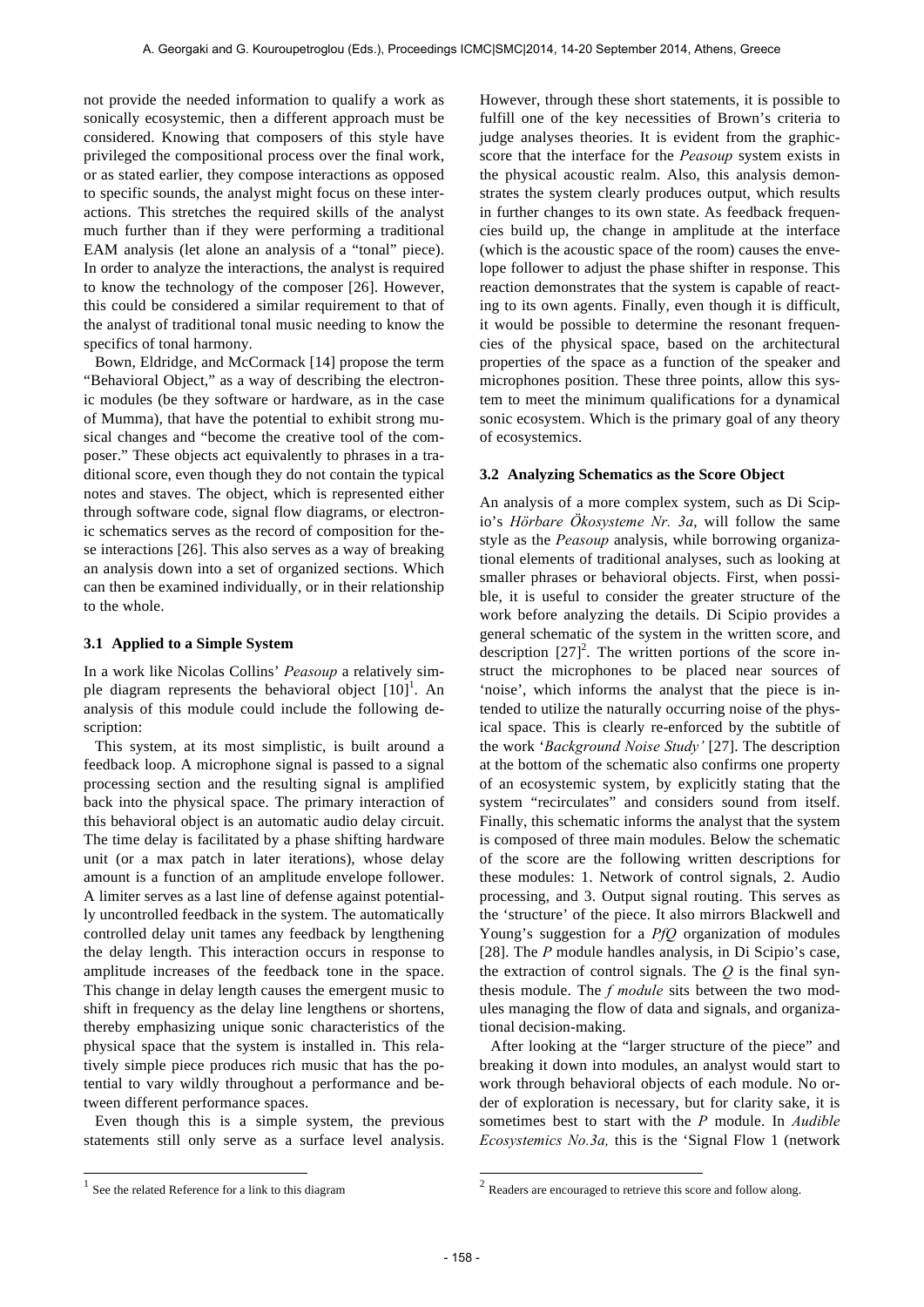of live-generated control signals)' schematic. This example analysis will start at the "background noise input source" side of the chain and following it throughout one of its branching paths. Starting there, the analyst finds the two "input sources", and sees that they are immediately fed through a high pass filter with parameters that are controlled from a control signal "InAmp0". These signals are then combined, before the first 'split' of the signal occurs. This split sends the signal to a delay module and to an integrator. Following the upper 'delay' path, the analyst sees that the signal is delayed by 20". This, as is observed from the second flow chart and the initial score notes, is the same delay length that all audio signals are subjected too before being routed to the signal processing modules. This has the effect of creating standardized memory within the system, and allowing it to be aware of its past and present. Following this delay module, the signal is passed through an 'integrator' module with a time of 0.01" and then an additional 'delay' module, with a delay time of 0.02" and a feedback ratio of 0.99. This has the effect of smoothing the amplitude envelope. This also likely has the effect of accentuating a harmonic spectrum with a base frequency of 100 Hz. Finally this signal is split again and assigned to amplitude variables; *In-Amp1,* which is a signal subtracted from the value 1; and *InAmp2,* which is the signal unaffected. These are in addition to *InAmp0,* which was the other side of the initial split from the combined microphone signal; this split represents different behavioral objects. These control signals are now used as information that informs the rest of the system about the state at the interface (physical room). These control signals are used to control the cutoff scale of a high-pass filter that the microphone signal passes through. These are also used to control the output level of the system, creating an inverse relationship between the amplitude in the room and the systems own output gain.

These control signals assist the system in filtering the majority of the room's sound out. In effect, the majority of the audio signal is consumed during the control signal analysis and processing stages, leaving only traces and background noise for the signal processing and synthesis modules.

### **3.3 What Does This Mean?**

This analysis shows how the audio signal can be affected by future energy in the system that becomes control signals. This also demonstrates the recursive nature of these functions, via the room as interface. Sound that makes it out of the loudspeakers is picked back up by the microphones, and ran through the same process again. This gives a glimpse at the highly interconnected, and selfreliant nature of a dynamical sonic ecosystem.

Between these two pieces alone, it is not possible to begin to define concepts and law-like properties of a theory of ecosystemics. However, there are ideas starting to emerge. For example, the inverse amplitude relationship is clearly an important element of this type of system.

Both of the discussed systems are responsive to tracked amplitude levels at the input of the interface. In Collins' work louder amplitudes cause the delay time to lengthen, thereby disrupting the current feedback cycles and taming the potentially large amplitude build-ups in the room. Likewise, in Di Scipio's system, a direct inverse relationship is created between tracked amplitude and audio signal scalar values throughout the audio signal-processing module. This idea will likely become a procedure, just as there are procedures for proper voice leading in four-part chorales belonging to the 'functionally tonal' style.

# **4. DISCUSSION**

The analysis techniques that address the 'composed interactions' of the system more closely meet Brown's primary criteria, if the goal is altered and applied to *dynamical sonic ecosystems*. An analyst is more capable of qualifying a system as 'ecosystemic' when analyzing the interactions via graphical-score objects<sup>3</sup>, instead of holding the sound-score object as the primary source. This technique moves towards Brown's six criteria for evaluating a theory. It easily meets the first three, but does falter in the latte set.

1. Accuracy

This system for analysis is accurate, providing explanations of how a process occurs. Once more of the ecosystemic based canon is analyzed and compared, there should be law-like properties and procedures that emerge, allowing the analyst greater predictive power over how a system is composed. This will also render better predictions for the sonic outcomes that can be expected.

2. Scope – "Just as we want our theories to be as accurate as possible, we also put a premium on their breadth of coverage" [1].

The scope of the current analysis technique is currently presented as appropriate for only this particular subset style of interactive performance systems. However, much like other music theory systems, this approach is applicable as an analysis tool for other electroacoustic music and interactive performance systems. These techniques would be as equally powerful in better understanding pitch-driven interactive performance systems and generative music systems.

3. Fruitfulness

Compared to the analysis of the sound object alone, this technique is able to describe the system in greater depth and provide better predictions for the musical outcome. Likewise, by analyzing the algorithms, and schematics of the work the analyst is able to examine all aspects of the piece, not just a "smattering of special cases."

1

<sup>&</sup>lt;sup>3</sup> Ideally this would also include a detailed analysis of the code, which represents another level of the graphical-score object.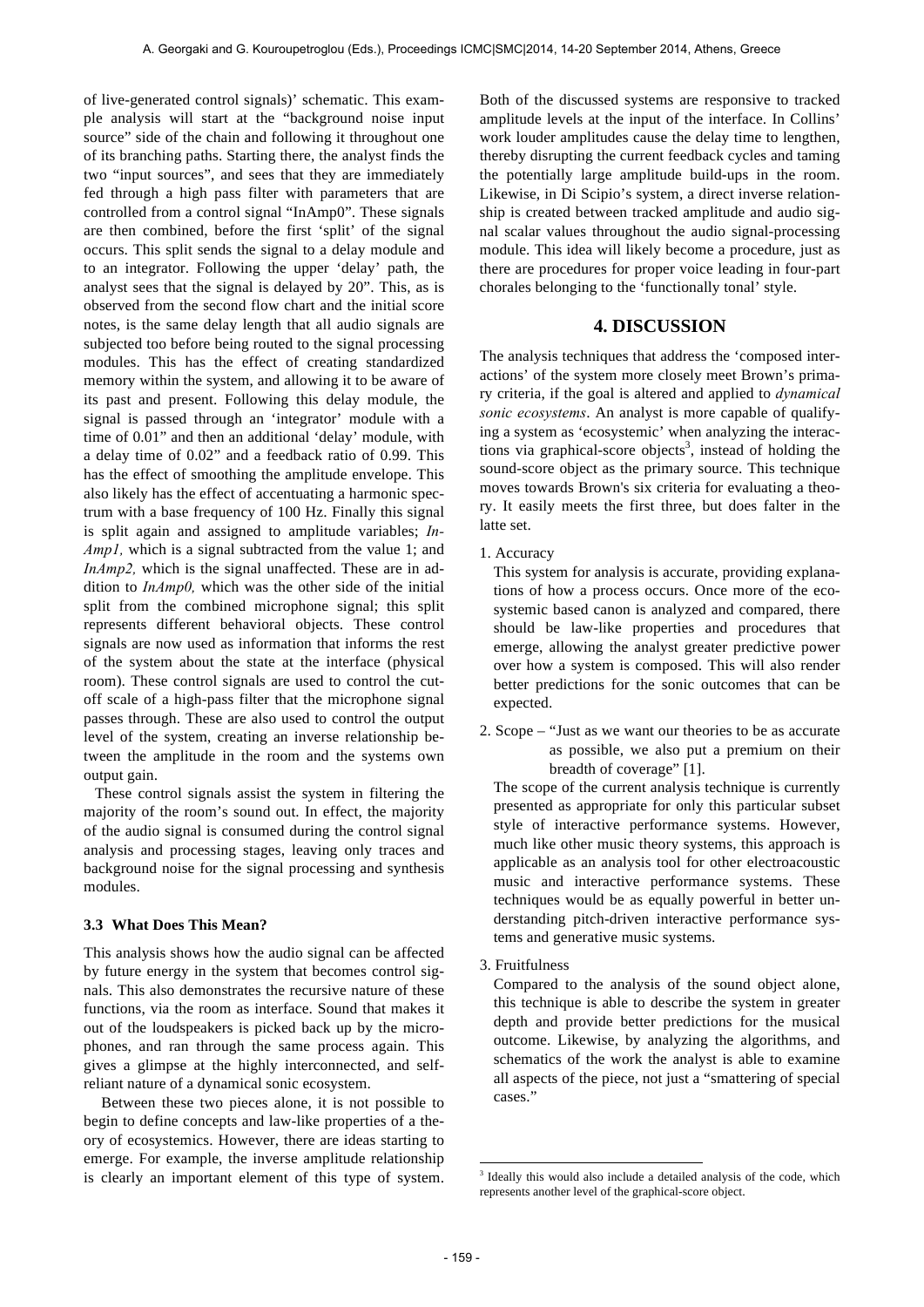#### 4-6. Consistency, simplicity and coherence

This is where the system falls quite short at the moment. This is primarily due to its lack of output and maturity. There is no standard terminology yet for analyzing a dynamical sonic ecosystem. This makes it inconsistent from analysis to analysis and even between analyses of modules within a single sonic ecosystem. This lack of consistency also clearly indicates that the analysis system has not matured to a state of simplicity. Likewise, it is not coherent with other forms of analysis techniques and will take time to prove its validity as an acceptable approach.

The needed refinements and consistency of the analysis system will grow with time and as published analyses of dynamical sonic ecosystems start to occur. As mentioned, others have written about the need to approach the analysis of this style of music with different techniques than are appropriate for other style of EAM or classical music [7, 25]. In the mean time, this author intends to consider and start applying a consistent language to any analyses of these ecosystems, whether composed by the author or others. As with most discussions of EAM works, this language will initially come from other fields, being adapted as necessary for the task at hand. In particular though, it would seem the field of music cognition, specifically the study of anticipation [29], will start to prove a useful mine of ideas and language. By describing the composed relationships in-terms of anticipation or more broadly, cognition, the analyst may be capable of identifying a common composed reaction between multiple pieces more easily. Considering that these systems also aim to reach states of stasis and transition between all of the interconnected elements within the ecosystem, it seems as though the language we use to describe similar states between people or nature may prove insightful for analysis techniques.

### **5. CONCLUSION**

There has been a lot of interest in controlled feedback loops since the start of the electroacoustic music revolution. This rather simple phenomenon has proven fruitful for many composers wanting to exploit interconnected sound systems. This eventually led composers to create more complex, controlled systems, where they are interested in the compositional process more than the specifics of the final sounds. Ultimately this leads to the stated and explicit shift towards composing interactions. No standard analysis approach yet exists for this style of composition. The two analysis systems described above are both useful. However, only the analysis of the interactions themselves, via a graphical-score object, allows the analyst to qualify a work as ecosystemic. It would seem that this is not too different from the techniques of traditional functionally tonal music analysis. In that setting, the analyst examines the relationships, and interactions of specific voices to each other over time. In the case of ecosystemics, the analyst considers the relationships and interactions of agents within the system.

It is not the goal of this paper to suggest that the process of analyzing EAM works via a recording that is serving as the sound-object score is fruitless. In fact, that technique can provide useful information for listeners of these works. It also can assist the analyst in identifying the possible sonic traces of the interaction s/he identifies through an interaction-based analysis.

This system for describing interactions needs much more refinement. There is no standard way of describing interactions, with analysts resorting to hyperbole, synonyms, and comparison. However, it does provide a way of analyzing music that has not left a traditional score and does not fit in to the traditional sound object based EAM analysis approach. By finding a common language to describe the composed relationships of dynamical sonic ecosystems, the analyst will begin to have the information to better compare similar works and define the tropes that are common within the style. Ultimately this will lead to an ability to easily classify a work as 'ecosystemic'. This will also allow for a broader acceptance of this style among academics, musicians, and artists by given them a common language with which to discuss these works.

### **6. REFERENCES**

- [1] M. Brown, *Explaining Tonality: Schenkerian Theory and Beyond*. University of Rochester Press, 2005.
- [2] B. Hyer, "Reimag (in) ing Riemann," *J. Music Theory*, vol. 39, no. 1, pp. 101–138, 1995.
- [3] S. Larson, "Musical forces, melodic expectation, and jazz melody," *Music Percept.*, vol. 19, no. 3, pp. 351–385, 2002.
- [4] R. Rowe, *Interactive Music Systems: Machine Listening and Composing*. The MIT Press, 1992.
- [5] A. Di Scipio, "'Sound is the interface': from interactive to ecosystemic signal processing," *Organised Sound*, vol. 8, no. 03, pp. 269–277, Apr. 2003.
- [6] R. Meric and M. Solomos, "Audible Ecosystems and emergent sound structures in Di Scipio's music. Music philosophy enhances musical analysis," *J. Interdiscip. Music Stud.*, vol. 3, no. 1, pp. 57–76, 2009.
- [7] R. Meric and M. Solomos, "Analysing Audible Ecosystems and Emergent Sound Structures in Di Scipio's Music," *Contemp. Music Rev.*, vol. 33, no. 1, pp. 4–17, May 2014.
- [8] O. Green, "Audible Ecosystemics as Artefactual Assemblages: Thoughts on Making and Knowing Prompted by Practical Investigation of Di Scipio's Work," *Contemp. Music Rev.*, vol. 33, no. 1, pp. 59– 70, May 2014.
- [9] C. Anderson, "Dynamic networks of sonic interactions: An interview with Agostino Di Scipio," *Comput. Music J.*, vol. 29, no. 3, pp. 11–28, 2005.